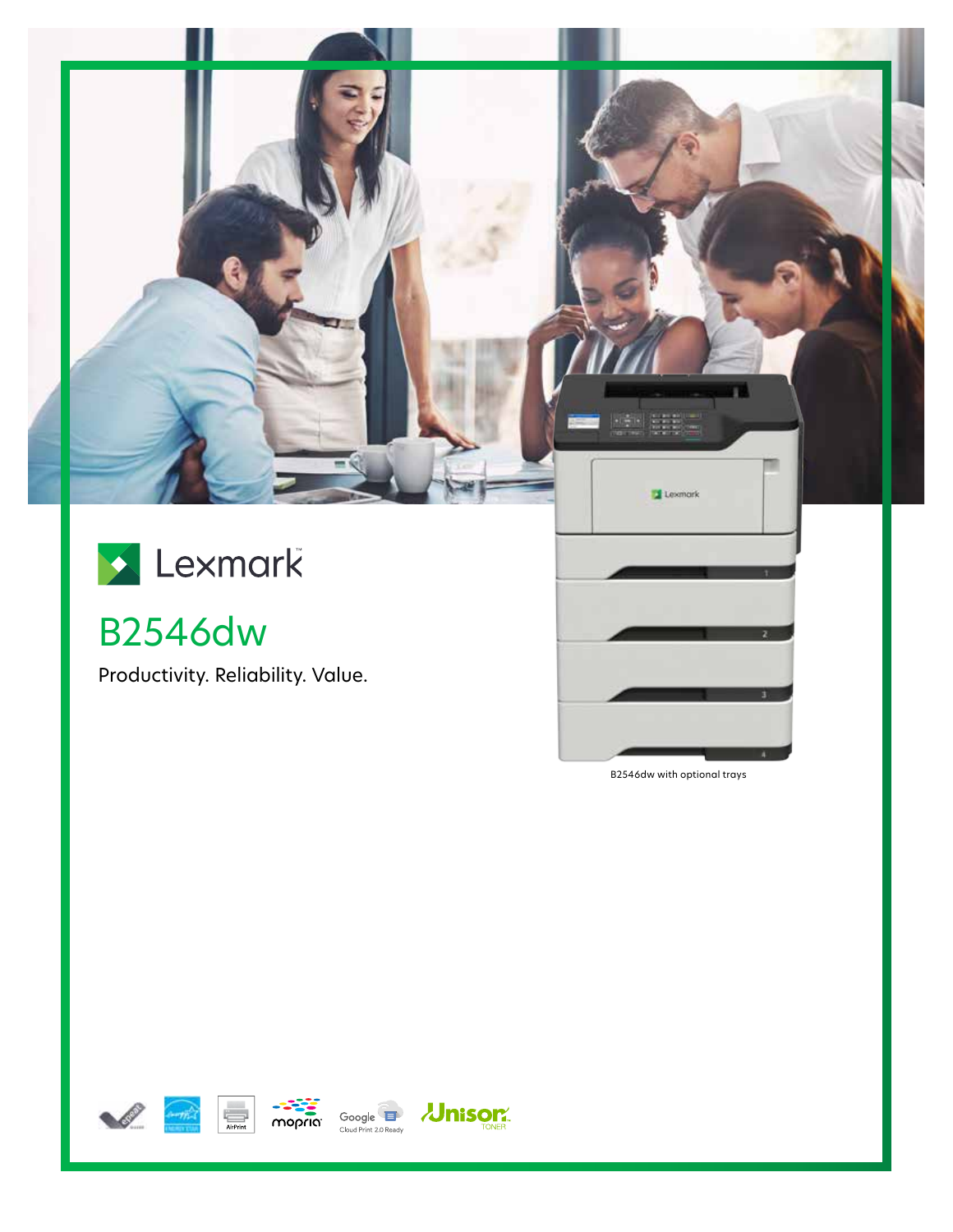# Lexmark B2546dw

**Support the success of your mid-size workgroup with the B2546dw. A dual-core processor, 512 MB of memory and print speed up to 46 pages per minute\* means solid performance. Standard Wi-Fi takes connectivity further, while superior print quality, enhanced security and built-in durability help you meet your biggest goals.**



#### **Get more done**

- Tackle your printing workload with the power of a 1-GHz dual-core processor, 512 MB of memory and standard Wi-Fi.
- Get up to 46-page-per-minute printing.
- } Easily configure and monitor vital system information via a 2.4-inch colour LCD.
- ▶ Use media sizes from A6 to legal in the paper tray, plus smaller media and envelopes in the 100-sheet multipurpose feeder.

### **Ready when you are**

- } Long-life fuser and imaging components extend uptime.
- } Unison™ Toner replacement cartridges deliver up to 10,000 pages\*\* of high-quality printing.
- } Maximum input capacity of 2000 pages means fewer interruptions.
- **•** Durable metal frame is designed for longevity.

### **Robust, built-in security**

- } Lexmark's full-spectrum security architecture helps keep your information safe—on the document, the device, over the network, and everywhere in between.
- } A range of embedded features harden device against attacks.
- } Standard Confidential Print feature helps ensure output security via simple PIN.
- } Keypoint Intelligence Buyers Lab honored Lexmark with a prestigious BLI PaceSetter award for Document Imaging Security\*\*\*.



## **Built for planet earth**

- } Energy management features reduce power consumption in active use or sleep mode.
- } Standard two-sided printing saves paper.
- Use of post-consumer recycled content in manufacturing saves natural resources.
- Device is rated EPEAT<sup>®</sup> Silver and ENERGY STAR® certified.
- } Recycle cartridges through the award-winning Lexmark Cartridge Collection Program (LCCP).

\*Print and copy speeds measured in accordance with ISO/IEC 24734 and ISO/IEC 24735 respectively (ESAT). For more information see: www.lexmark.com/ISOspeeds. \*\*Average standard page yield value declared in accordance with ISO/IEC 19752. \*\*\*Award based on North America and/or Western Europe data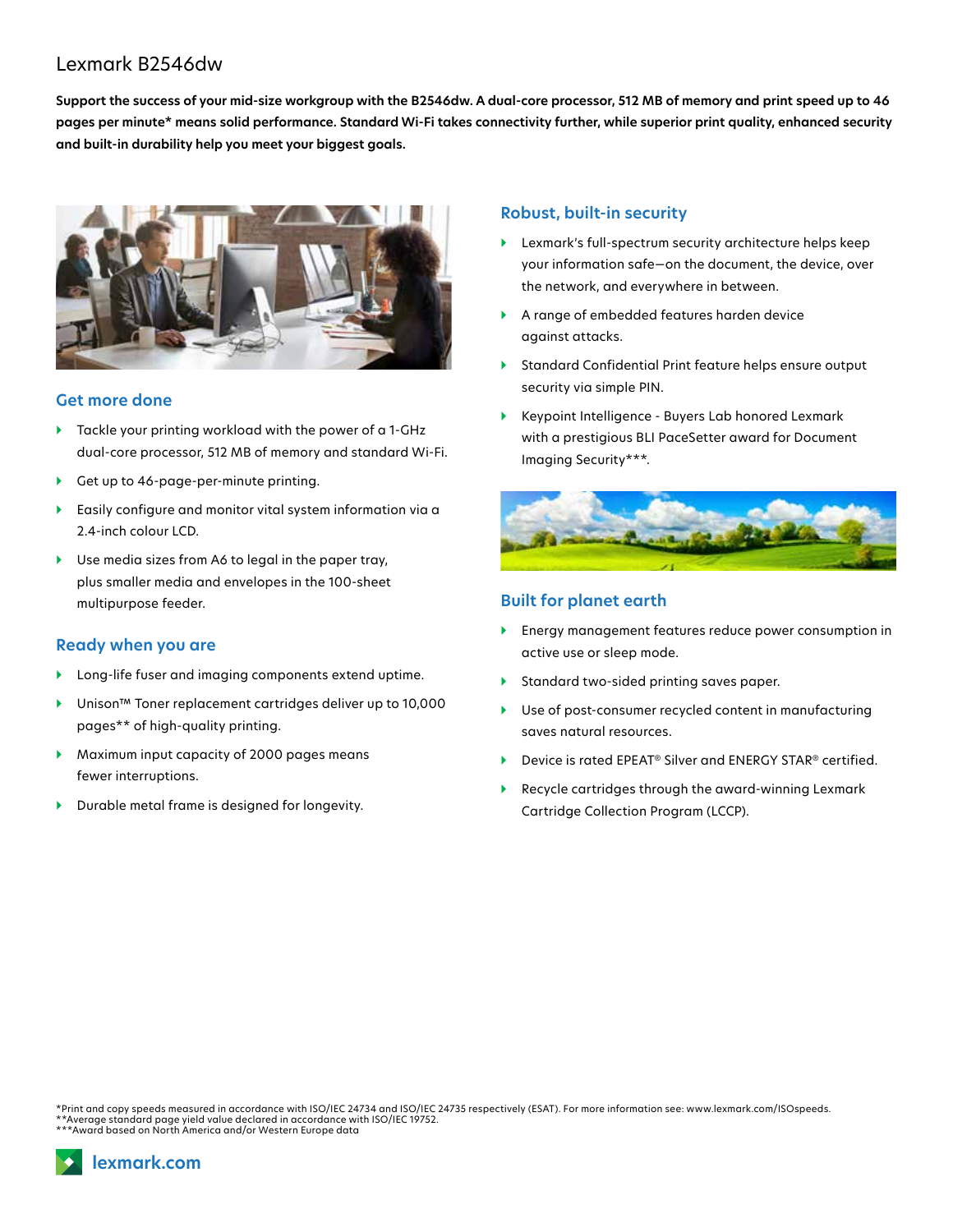# Lexmark B2546dw





- 1 Printer with 2.4-inch (60-mm) colour display 10.2 x 15.7 x 14.7 inches 260 x 399 x 374 mm
- 2 550-sheet tray 5 x 15.7 x 14.7 inches 126 x 389 x 374 mm





© 2018 Lexmark. All rights reserved.

Lexmark, the Lexmark logo and Unison are trademarks of Lexmark International, Inc., registered in the United States and/or other countries. AirPrint and the AirPrint Logo are trademarks of Apple, Inc. ENERGY STAR® is a U.S. registered mark. EPEAT® is a trademark of EPEAT, Inc. in the United States and other countries. Google Cloud Print is a trademark of Google, Inc. MOPRIA®, the Mopria® Logo™ and the Mopria® Alliance logos are trademarks, service marks, and certification marks of Mopria Alliance, Inc. in the United States and other countries. All other trademarks are the property of their respective owners.

This product includes software developed by the OpenSSL Project for use in the Open SSL Toolkit (http:// ww.openssl.org/).